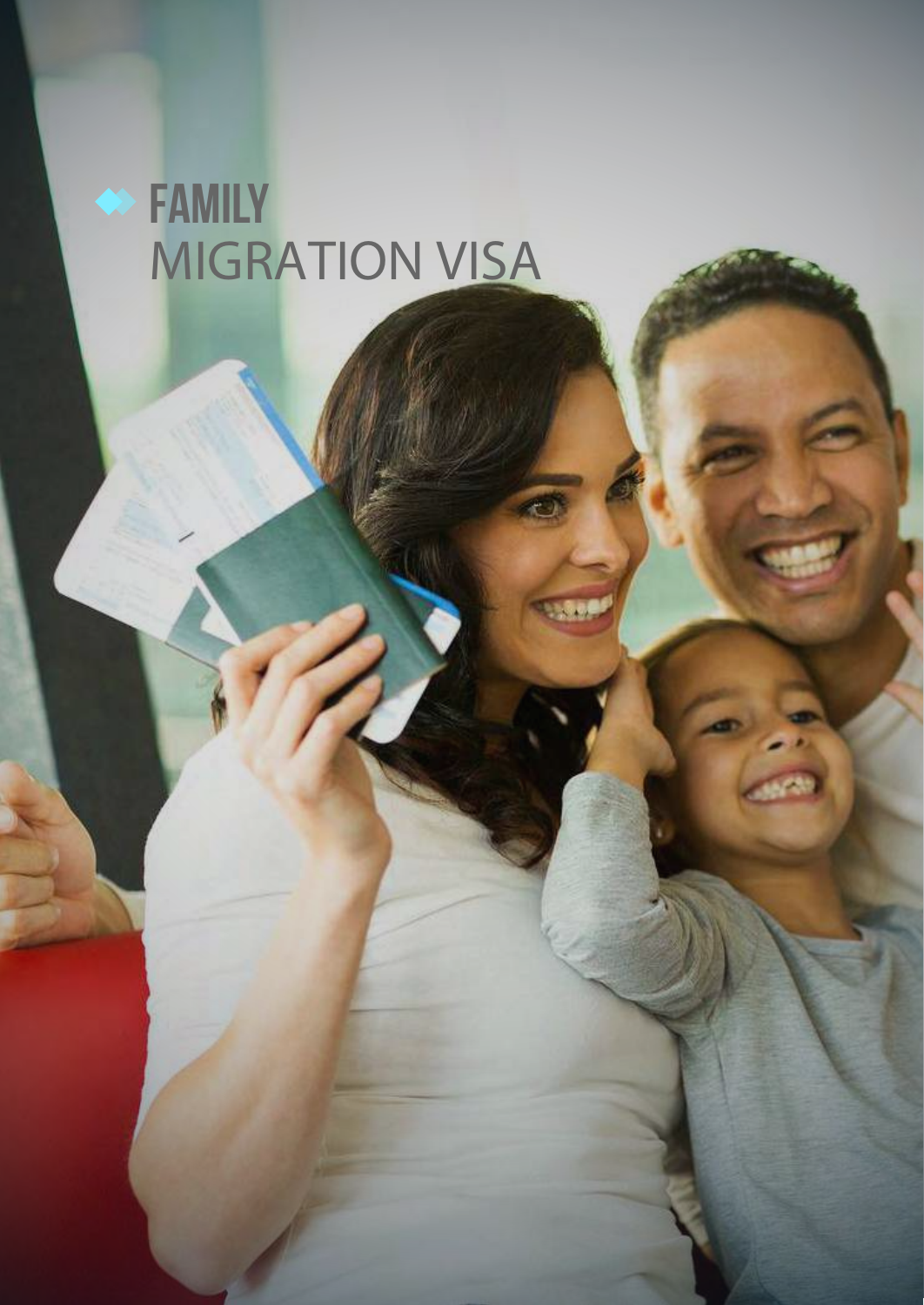# **family MIGRATION VISAS**  FOR AUSTRALIA

The Australian Government operates visa policies for fiancés, partners, parents, children and other family members of Australian citizens, Australian permanent residents or eligible New Zealand citizens.

Family visas are divided into several categories:

### **Partner & Marriage Visas**

Partners and fiancés of Australian citizens, Australian permanent residents or eligible New Zealand citizens may apply for visas to enter and/or to remain permanently in Australia.

### **Parent Visas**

Parents may be able to migrate to Australia if they have a child in Australia who is an Australian citizen, Australian permanent resident or eligible New Zealand citizen.

### **Child Visas**

For dependent children, orphan relatives or adopted children of an Australian citizen, Australian permanent resident or eligible New Zealand citizen.

### **What Next?**

If you want to apply for an Australia Visa or want to find out more information about emigrating to Australia, please email: migration@reachout-global.com.